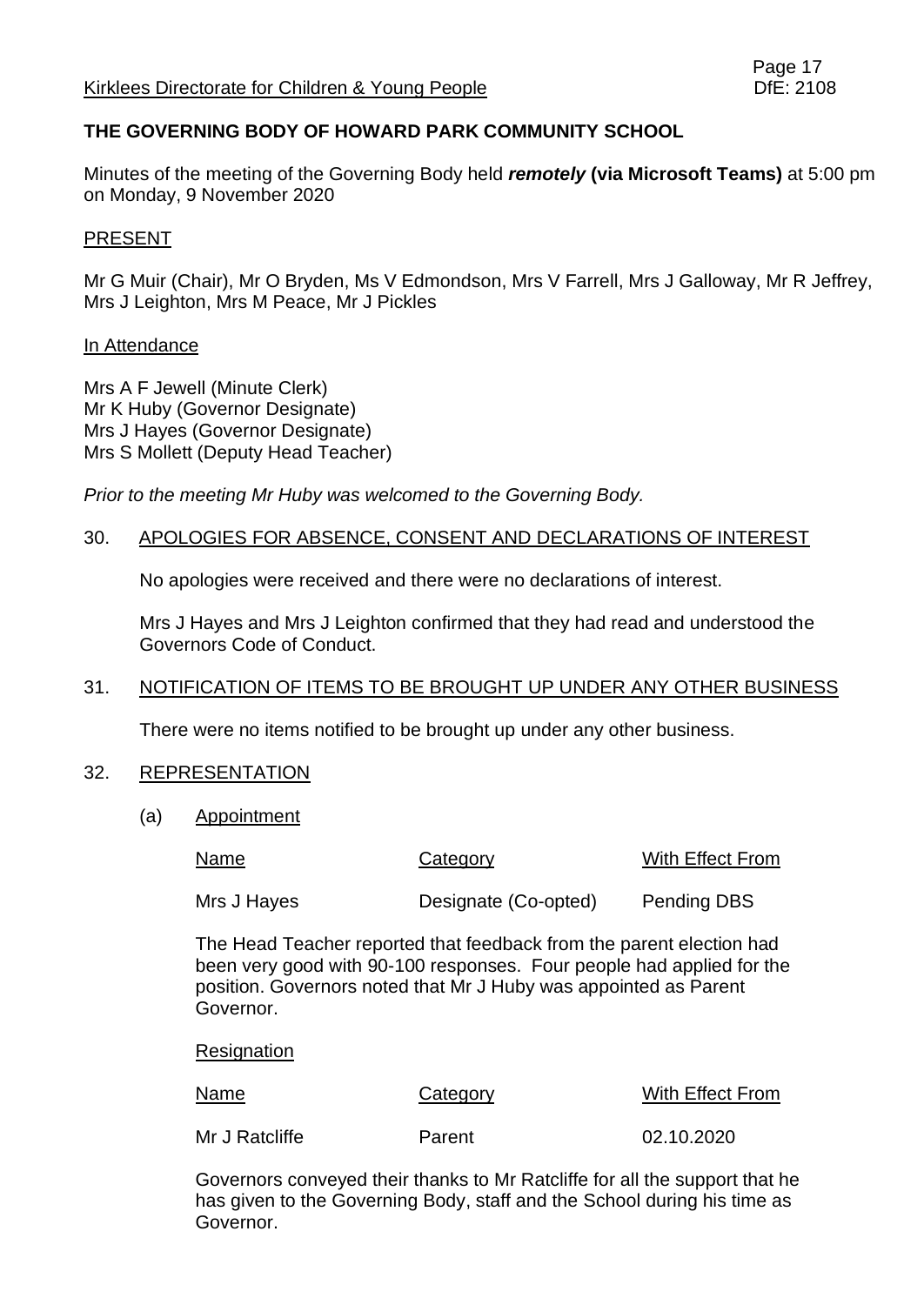(b) Appointment of Co-opted Governors

Governors discussed the vacancy and some suggestions were made. The Chair asked if members could think of anyone they might know that could be interested.

(c) Staff Governor Vacancy

The Head Teacher advised that an advert for the Staff vacancy was being re-submitted.

# 33. ELECTION OF VICE-CHAIR

**RESOLVED:** That the Governing Body agreed the following:

- (a) That nominations will not be accepted from governors not present at the meeting.
- (b) That the term of office of the Vice-Chair be until the next AGM.
- (c) That in case of a tie there would be a revote.

**RESOLVED:** That Mr O Bryden be unanimously elected as Vice-Chair.

# 34. MINUTES OF THE MEETING HELD ON 17 SEPTEMBER 2020

**RESOLVED:** That the minutes of the meeting held on 17 September 2020 be approved by the Chair as a correct record and signed at a future meeting subject to the following amendment:

Long Term Strategic Objectives (Minute 19)

Second paragraph should read 'It was also noted that the Chair will be retiring as a Chair at the conclusion of the 2020-21 academic year'.

## 35. MATTERS ARISING

(a) Head Teacher's Report and Governors' Questions (Minute 13 (a) refers)

## **Q: Is there any update on the Covid claim?**

**A:** Anything that was marked under 'other' has not yet been paid. Mr D Gearing wrote to the School asking for details of the claim which we submitted. We have not had a payout as yet as a lot of expenses we were seeking for reimbursement of were under 'other' items, i.e. lettings, after School clubs, additional materials etc.

## **Q: Have you had reimbursement for the FSM vouchers?**

- **A:** They will be paid for. We ordered vouchers as the LA have confirmed they would cover the cost of these during half term. There will be some cover for vulnerable families across Christmas.
- (b) Matters Arising (Minute 11 (a) refers)
	- **Q: How is the development of the new school website progressing?**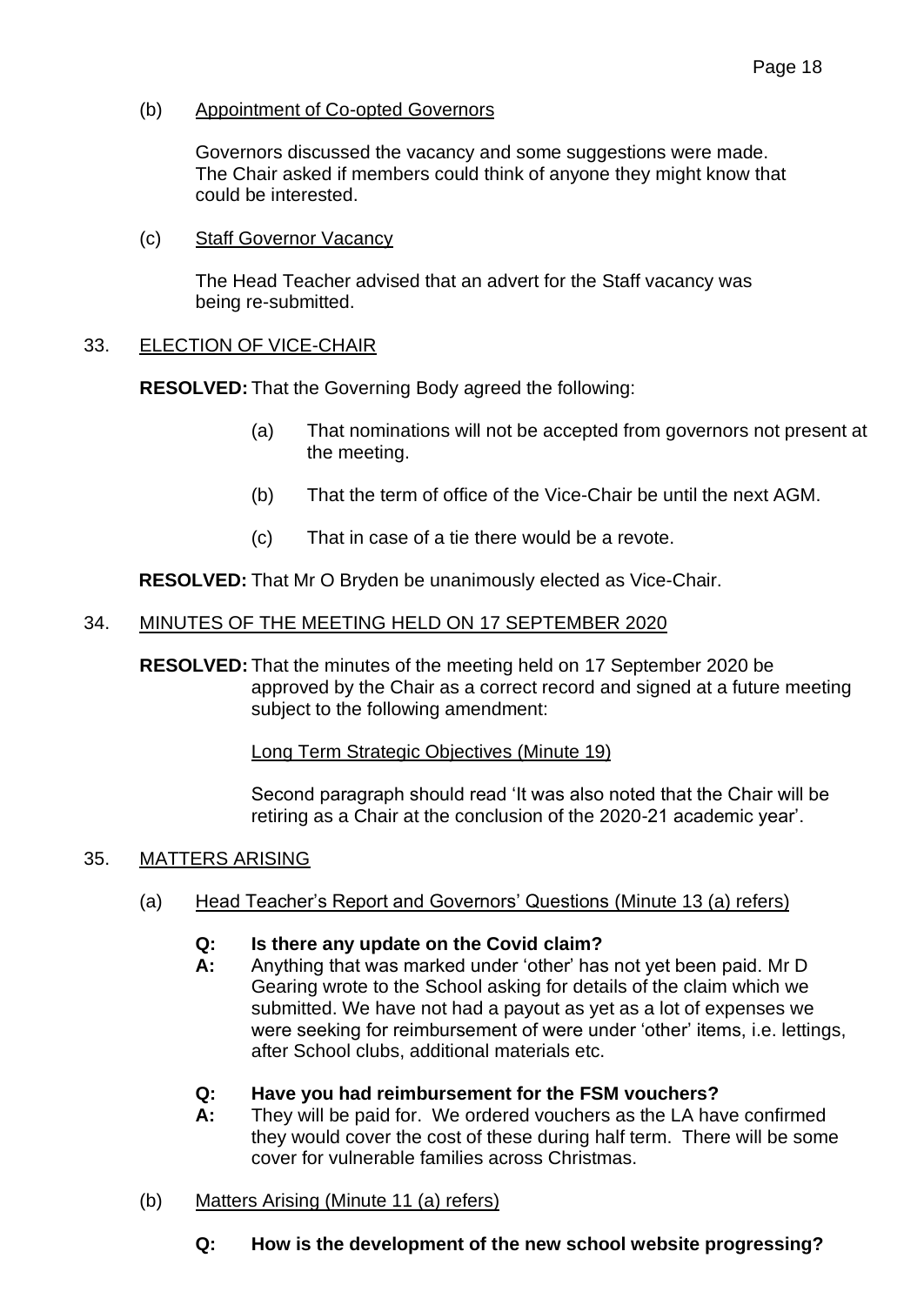- **A:** 80% of it is ready. It just needs transferring to the domain which hopefully will start on Wednesday afternoon.
- (c) Any Other Business Use of School Hall (Minute 21 (a) refers)
	- **Q: Is anyone using the School hall at present?**
	- **A:** No. No-one can use it at the moment.
- (d) Any Other Business Dogs on the School site (Minute 21 (c) refers)
	- **Q: Have you had any further issues with dogs on the site?**
	- **A:** Not since we sent out a newsletter. We have had one issue very recently and will have a word with the owner.

# 36. MINUTES OF THE DHT RATIFICATION MEETING HELD ON 14 OCTOBER 2020-11-

**RESOLVED:** That the minutes of the meeting held on 14 October 2020 be approved by the Chair as a correct record and signed at a future meeting.

# 37. MATTERS ARISING

There were no matters arising.

Mrs Mollett was congratulated on her appointment.

## 38. REPORTS FROM COMMITTEES

(a) Finance Committee

Mr Bryden reported that the Committee had met virtually. Covid finance had been discussed. The Committee had looked at the budget which was broadly in line with expected. The budget is tight in a couple of areas but there are still some funds in the contingency budget. Governors reviewed the School in terms of the benchmark report and came out where they would expect. One area which was higher was teaching assistance due to the high number of SEND pupils. There is a small change to the staffing budget. Regarding health and safety, there has been a minor issue regarding the soft floor outside Nursery. Payment for this work will come out of devolved capital. This is not a high-risk problem but it will need replacing.

(b) Standards & Effectiveness Committee

Details of the figures that the Committee had looked at were contained within the Head Teachers report. Achievement targets have not yet been agreed as pupil progress meetings need to be held first.

# 39. HEAD TEACHER'S REPORT AND GOVERNORS' QUESTIONS

The report had been circulated to Governors prior to the meeting. The Head Teacher gave a verbal summary and invited questions from Governors. The following were discussed: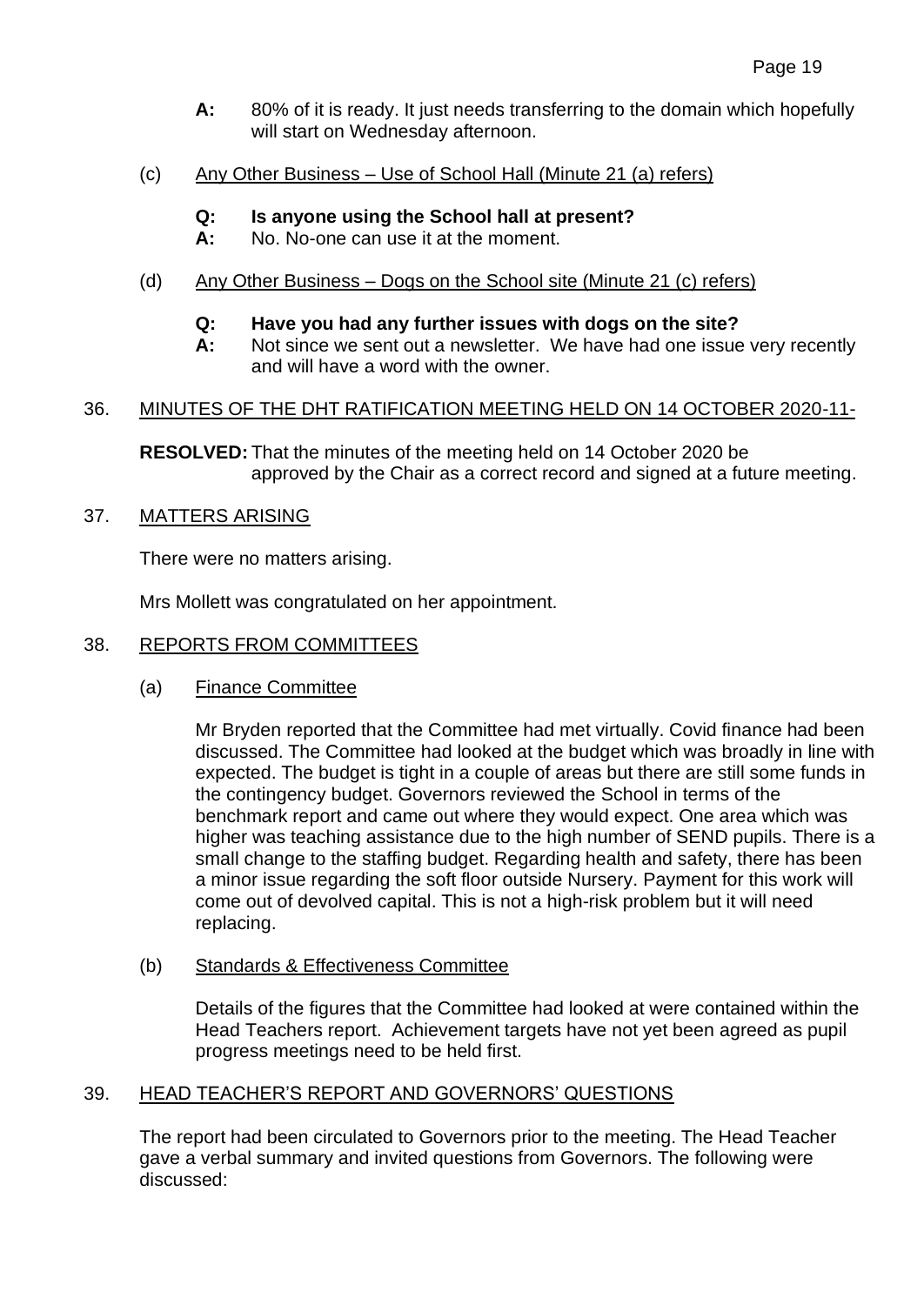# (a) Coronavirus Update

The School has continued as much as it can but things are constantly up and down. Another class isolated on Friday evening. As the weeks have progressed, some children have found this more challenging and difficult and some underlying issues have come to light. Concentration is not as good as it was, this is not a major issue but some pupils are more fidgety. This has been made worse with some classes being isolated and then back in. Mrs Galloway confirmed that some children are still suffering with lockdown and restrictions and are missing their extended family. A lot of work was done during the first half term concerning wellbeing and mental health.

## (b) Appeals and Attendance

An appeal to Year 3 had been successful. This had already been rejected a couple of times previously.

Attendance started well. Currently LAC is 5% below due to two pupils from the same family and does not reflect the whole group. EHC is lower due to one pupil being on holiday and another due to illness.

A list of persistent absentees was tabled. This included any attendance below 90%. Some of the children on the list are of a concern and the School has already started to take action and are looking at involving the LA Attendance Officer in one case due to the family not responding.

## (c) Home Learning

It is now a legal requirement for Schools to provide home learning for pupils who need to do work from home due to isolation. During the first half term the School had to close two classes due to confirmed cases.

## **Q: If pupils aren't attending online are you following this up?**

**A:** Yes, we have had some from Reception and Year 3 bubbles. It is difficult as some parents are having to take time off work and some pupils don't want to engage. We have adapted the home learning slightly and are now asking for work to come back into School. We are just trying to let them know what our level of expectation is. In some cases, there are genuine reasons why they cannot engage. The way we have done it is by uploading videos. We have tried to facilitate need and cover all bases.

## (d) School Development Plan (SDP)

The SDP was tabled with the majority of areas currently at amber. A couple of red objectives were regarding Governors, including 'experienced members of the Governing Body are able to fully support newer members to fulfill their duties and responsibilities' and 'to plan for succession for the role of Chair of Governors in twelve months time'.

## (e) Safeguarding

Mrs Galloway and Mrs Farrell are now qualified as DSL's. There are currently new families who are presenting safeguarding concerns.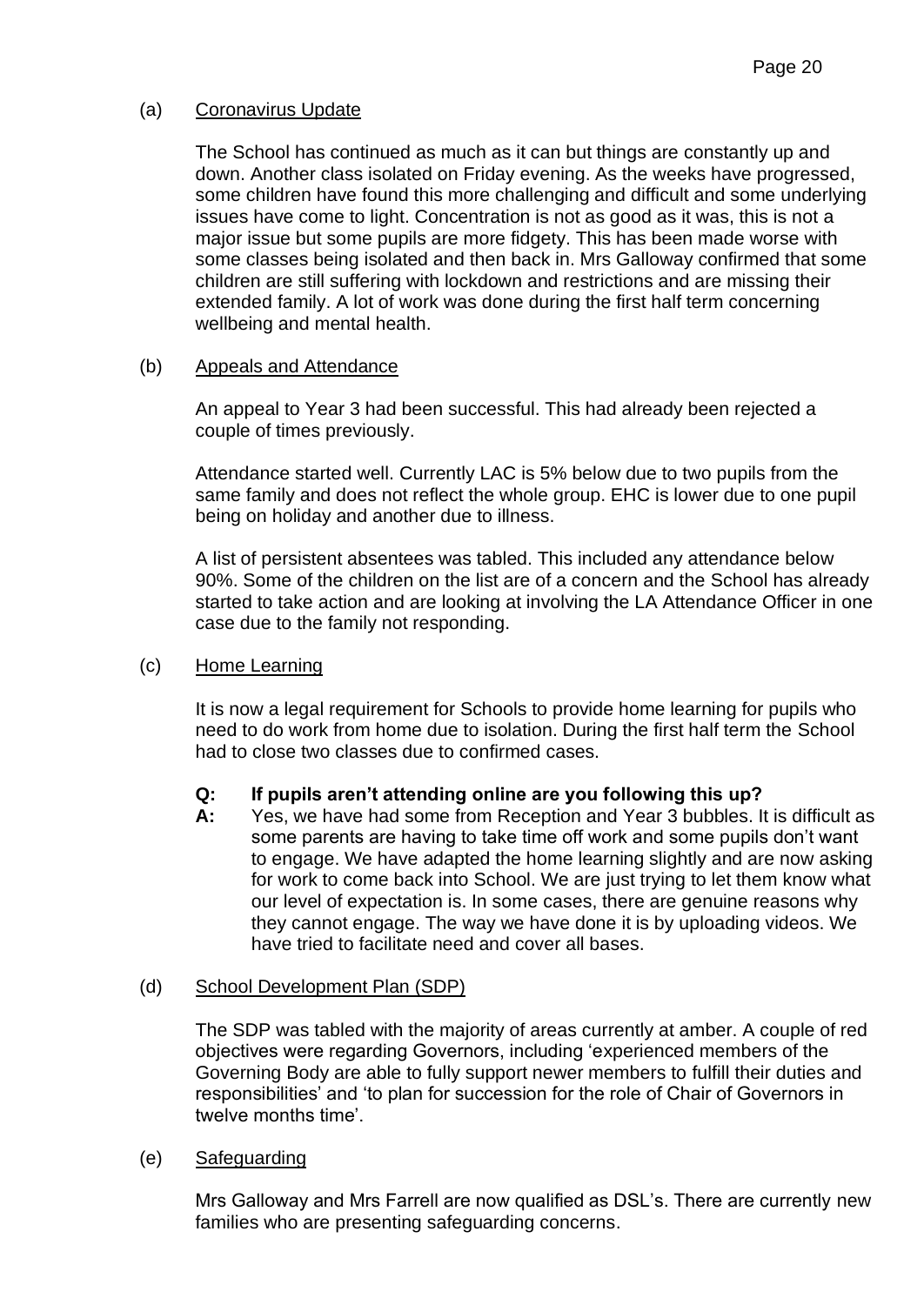There have been two incidents regarding some level of bullying. Both have been individual incidents although cases have been reported previously. Both cases have been dealt with and the situations are being monitored very closely.

The Chair thanked the Head Teacher for his very detailed report.

#### 40. OUTCOME TARGETS AND CONFIRMATION OF SDP

Governors agreed to approve the SDP subject to any final approval targets. An outline of achievement targets is already available. The School wants to also improve the percentage of pupils achieving. Numbers are being finalized, along with individual class targets. FFT targets are all available but they won't take into account the impact of Covid. The Head Teacher advised that he wants to complete progress meetings to obtain a proper meaningful figure. An update for this will be available at the next Governing Body meeting. Progress meetings should be completed during class time but due to issues re mixing bubbles etc and availability of staff this has not been as straightforward as normal.

#### 41. STAFF WELLBEING

Governors noted that they appreciate that staff are currently under a lot of pressure due to the additional workload. Mrs Galloway advised that a staff wellbeing survey has been sent out and the school will respond appropriately in light of any issues that may be identified.

It was agreed that the Chair would liaise with the SLT to organize a system to monitor the situation as Wellbeing Governor and that this item would stay on the agenda for future Governing Body meetings.

#### 42. STAFF APPRAISAL PROCESS

The Head Teacher confirmed that there were no issues. It was noted that the Staffing Committee should approve any recommended pay rises for which the Head Teacher is to provide a summary of pay rise recommendations.

#### 43. HOME SCHOOLING

It was noted that home schooling is now legal and the responsibility lies with the Governing Body and implementation is down to the Head Teacher. Governors agreed that home schooling is subject to change and that staff should be allowed to obtain as many resources as possible to accomplish this.

## 44. CONSULTATION ON ADMISSION ARRANGEMENTS FOR 2022/23

**RESOLVED:** To keep the PAN at 240.

## 45. LONG TERM STRATEGIC OBJECTIVES

The Head Teacher confirmed that long term planning is still in place and the recent staff meeting had discussed the history curriculum. The School is trying to continue as much as possible but each day is different due to the current pandemic situation.

## **Q: If the virus went away overnight would you have an idea of what you wanted to do?**

**A:** Yes, but firstly it would be about recovery. We will be picking up the pieces to recover and this will take the best part of a year.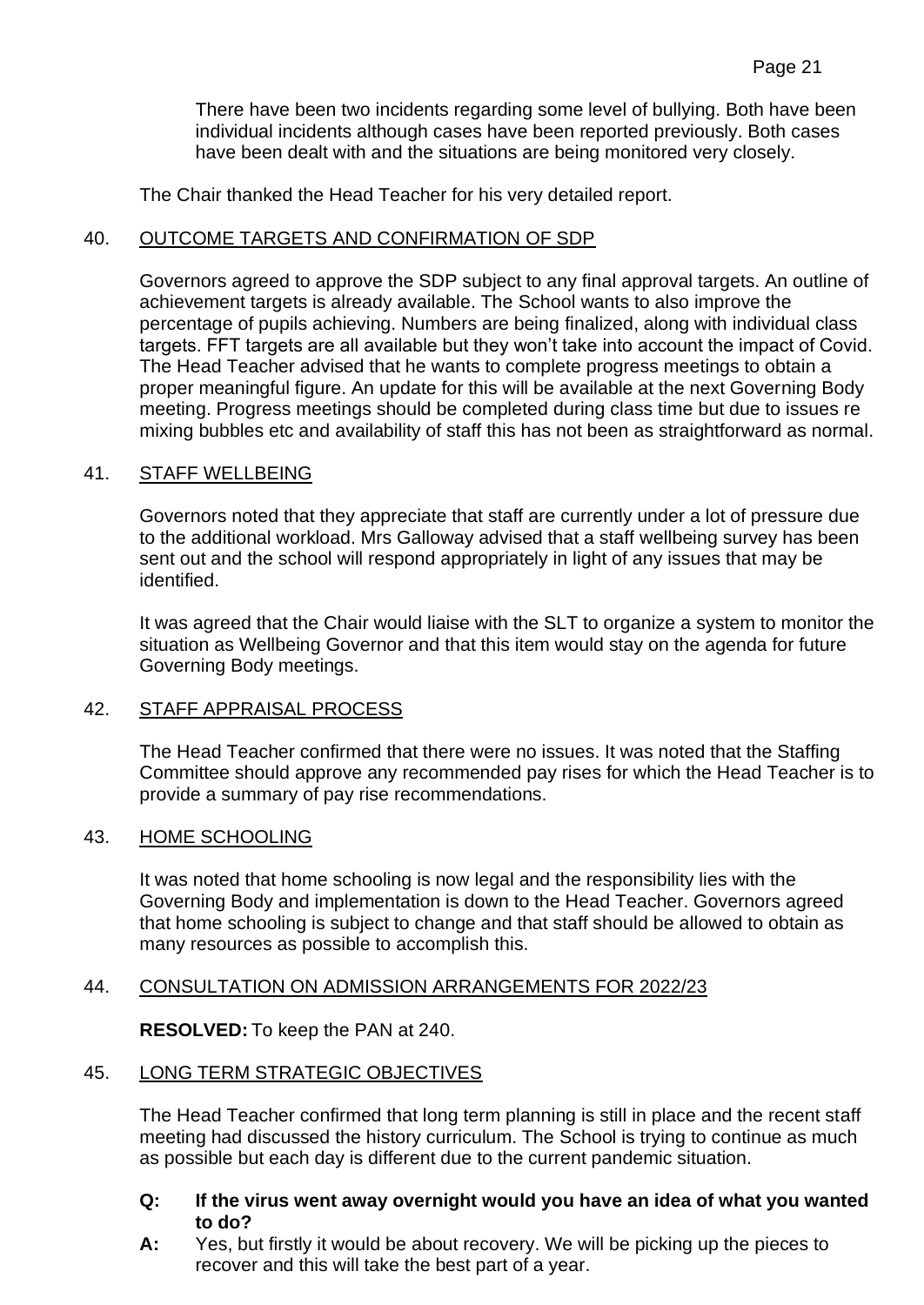# 47. REVIEW OF POLICIES

**RESOLVED:** That Governors approved the following policies:

- Covid-19 addendum.
- Remote Learning.

## 48. GOVERNOR TRAINING AND GOVERNOR VISITS

The Chair confirmed that he had attended a webinar on RSHE training. The PowerPoint presentation has been forwarded to all Governors. Mrs Farrell confirmed that all Governors should now have their login details for the LA Business Solutions website. Mrs Farrell confirmed she would forward details of the new Governor induction course to Mr Huby. Mrs Edmondson would also need to complete this training.

The Head Teacher confirmed that he would be meeting with Mrs Claire Geisler (KLP) via Microsoft Teams during the following week. The Chair agreed to email Mr Jeffrey and Mr Bryden separately with questions concerning remote Year G monitoring.

**ACTION:** Mrs Farrell to organize new Governor induction training and Chair to email Mr Jeffrey and Mr Bryden regarding monitoring visit.

#### 49. ANY OTHER BUSINESS

(a) RSHE Policy

The Chair advised that he had attended online training for this policy and has forwarded details of the course to Governors. The Head Teacher confirmed that the school already started work on a policy for this. It was hoped to organise parental consultation and possibly pupil consultation and the Head Teacher has been speaking to Mrs Lavender (PSHE lead in School) about it. The School has until Easter to put the policy in place but there are many decisions to make first and has to be respondent to the needs of the class. There is a lot of work to go through as well as the consultation aspect. This has been complicated by Covid.

**RESOLVED:** That Mr R Jeffrey be appointed as Governor to oversee this policy and liaise with the Head Teacher.

- **ACTION:** Mr Jeffrey to report and update Governors at the next Full Governing Body meeting.
- (b) Membership of Committees and Appointment of Governors with Specific **Responsibilities**

**RESOLVED:** That the following Governors be appointed to Committees:

Standards & Effectiveness Committee

Mrs J Hayes

Staff Dismissal Appeals Committee

Mrs J Hayes